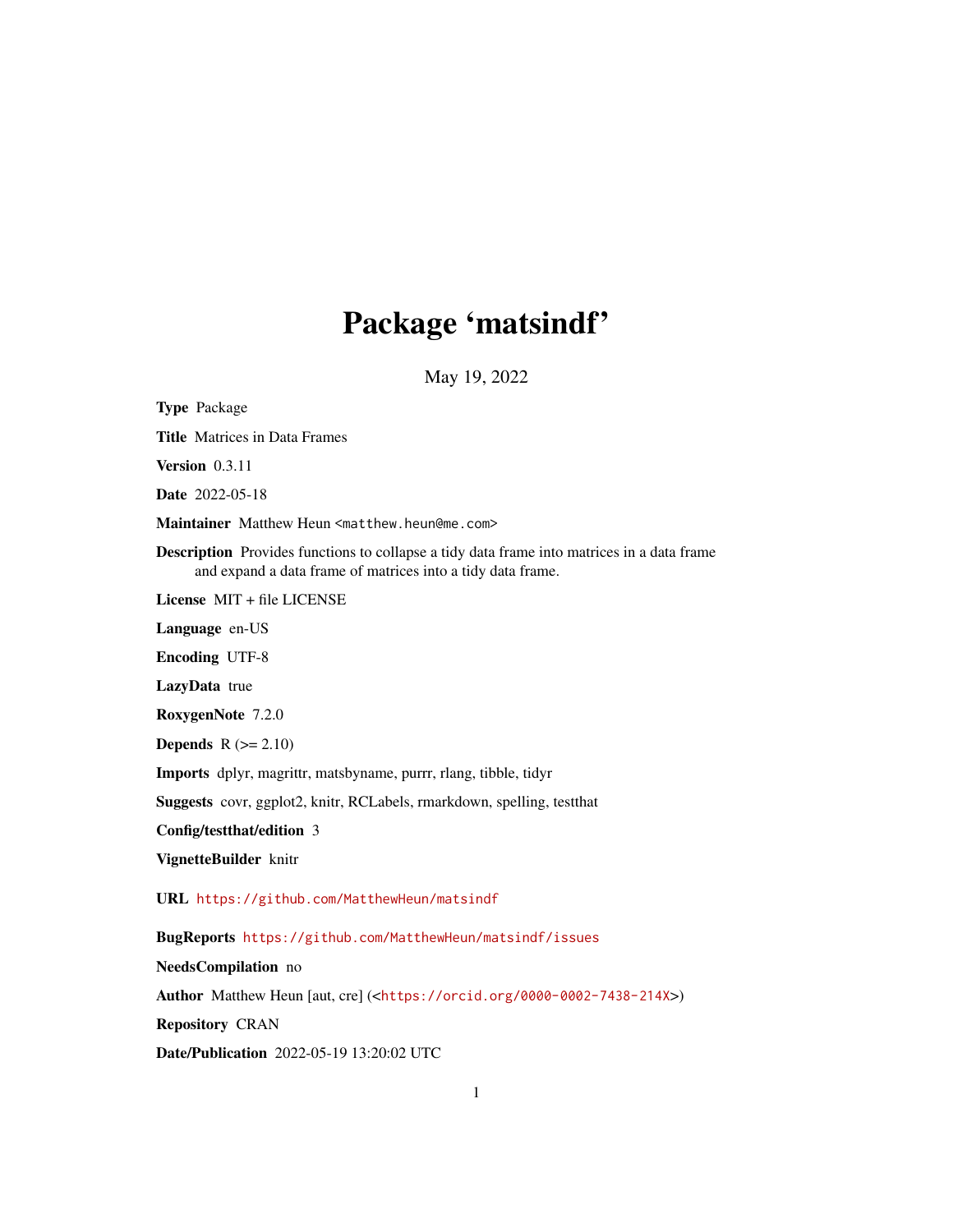# <span id="page-1-0"></span>R topics documented:

| Index | 20 |
|-------|----|
|       |    |
|       |    |
|       |    |
|       |    |
|       |    |
|       |    |
|       |    |
|       |    |
|       |    |
|       |    |
|       |    |
|       |    |
|       |    |
|       |    |

add\_UKEnergy2000\_matnames

*Add a column of matrix names to tidy data frame*

# Description

Add a column of matrix names to tidy data frame

# Usage

```
add_UKEnergy2000_matnames(
  .DF,
  ledger_side_colname = "Ledger.side",
  energy_colname = "E.ktoe",
  supply_side = "Supply",
  consumption_side = "Consumption",
  matname_colname = "matname",
 U_{\text{name}} = "U",V\_name = "V",Y_name = "Y")
```
# Arguments

.DF a data frame with ledger\_side\_colname and energy\_colname.

ledger\_side\_colname

the name of the column in .DF that contains ledger side (a string). Default is "Ledger.side".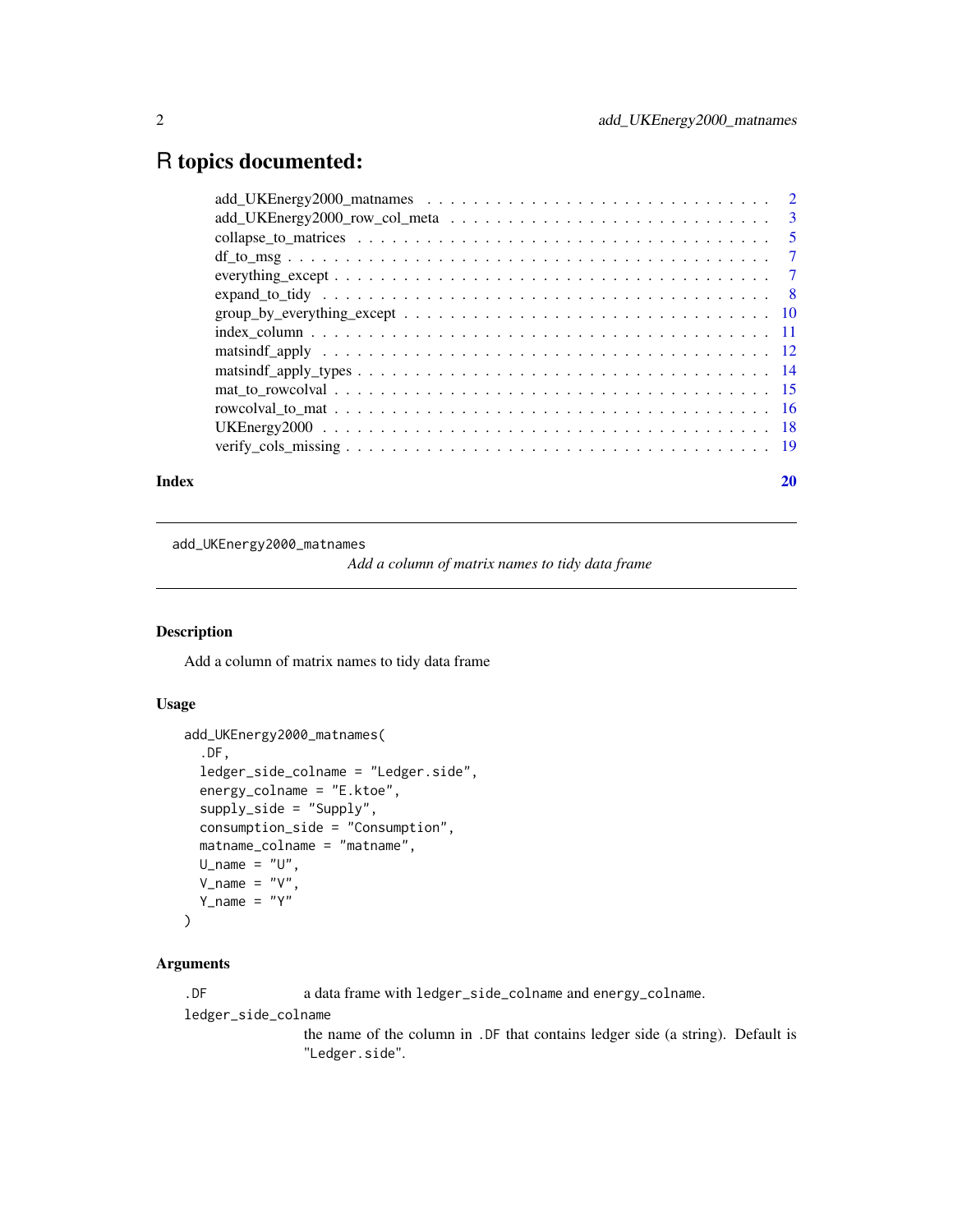<span id="page-2-0"></span>

|                      | energy_colname the name of the column in . DF that contains energy values (a string). Default is<br>"E.ktoe".              |
|----------------------|----------------------------------------------------------------------------------------------------------------------------|
| supply_side          | the identifier for items on the supply side of the ledger (a string). Default is<br>"Supply".                              |
| consumption_side     |                                                                                                                            |
|                      | the identifier for items on the consumption side of the ledger (a string). Default<br>is "Consumption".                    |
| matname_colname      |                                                                                                                            |
|                      | the name of the output column containing the name of the matrix in which this<br>row belongs (a string). Default is "UVY". |
| $U$ <sub>name</sub>  | the name for the use matrix (a string). Default is "U".                                                                    |
| $V$ <sub>name</sub>  | the name for the make matrix (a string). Default is "V".                                                                   |
| $Y$ <sub>_name</sub> | the name for the final demand matrix (a string). Default is "Y".                                                           |
|                      |                                                                                                                            |

# Value

.DF with an added column, UVY\_colname.

# Examples

matsindf:::add\_UKEnergy2000\_matnames(UKEnergy2000)

add\_UKEnergy2000\_row\_col\_meta

*Add row, column, row type, and column type metadata*

# Description

Add row, column, row type, and column type metadata

```
add_UKEnergy2000_row_col_meta(
  .DF,
 matname_colname = "matname",
 U_name = "U",
  V_name = "V",Y\_name = "Y",product_colname = "Product",
  flow_colname = "Flow",
  industry_type = "Industry",
 product_type = "Product",
  sector_type = "Sector",
  rowname_colname = "rowname",
  colname_colname = "colname",
  rowtype_colname = "rowtype",
  coltype_colname = "coltype"
\mathcal{E}
```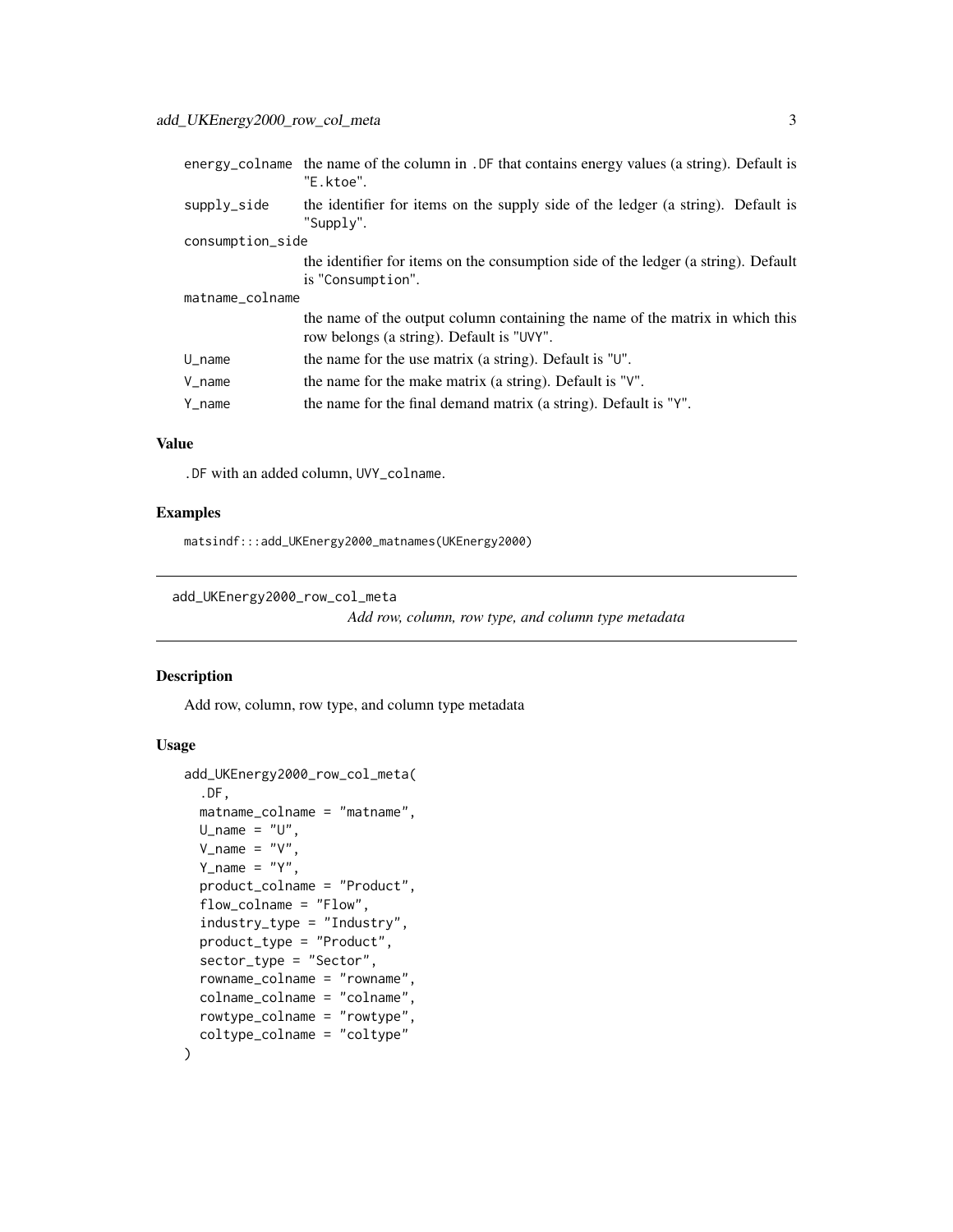| $.$ DF          | a data frame containing matname_colname.                                                                                                                                   |  |
|-----------------|----------------------------------------------------------------------------------------------------------------------------------------------------------------------------|--|
| matname_colname |                                                                                                                                                                            |  |
|                 | the name of the column in . DF that contains names of matrices (a string). Default<br>is "matname".                                                                        |  |
| U_name          | the name for use matrices (a string). Default is "U".                                                                                                                      |  |
| V_name          | the name for make matrices (a string). Default is "V".                                                                                                                     |  |
| Y_name          | the name for final demand matrices (a string). Default is "Y".                                                                                                             |  |
| product_colname |                                                                                                                                                                            |  |
|                 | the name of the column in . DF where Product names is found (a string). Default<br>is "Product".                                                                           |  |
| flow_colname    | the name of the column in . DF where Flow information is found (a string). The<br>Flow column usually contains the industries involved in this flow. Default is<br>"Flow". |  |
| industry_type   | the name that identifies production industries and and transformation processes<br>(a string). Default is "Industry".                                                      |  |
| product_type    | the name that identifies energy carriers (a string). Default is "Product".                                                                                                 |  |
| sector_type     | the name that identifies final demand sectors (a string). Default is "Sector".                                                                                             |  |
| rowname_colname |                                                                                                                                                                            |  |
|                 | the name of the output column that contains row names for matrices (a string).<br>Default is "rowname".                                                                    |  |
| colname_colname |                                                                                                                                                                            |  |
|                 | the name of the output column that contains column names for matrices (a<br>string). Default is "colname".                                                                 |  |
| rowtype_colname |                                                                                                                                                                            |  |
|                 | the name of the output column that contains row types for matrices (a string).<br>Default is "rowtype".                                                                    |  |
| coltype_colname |                                                                                                                                                                            |  |
|                 | the name of the output column that contains column types for matrices (a string).<br>Default is "coltype".                                                                 |  |
|                 |                                                                                                                                                                            |  |

# Value

.DF with additional columns named rowname\_colname, colname\_colname, rowtype\_colname, and coltype\_colname.

```
UKEnergy2000 %>%
  matsindf:::add_UKEnergy2000_matnames(.) %>%
  matsindf:::add_UKEnergy2000_row_col_meta(.)
```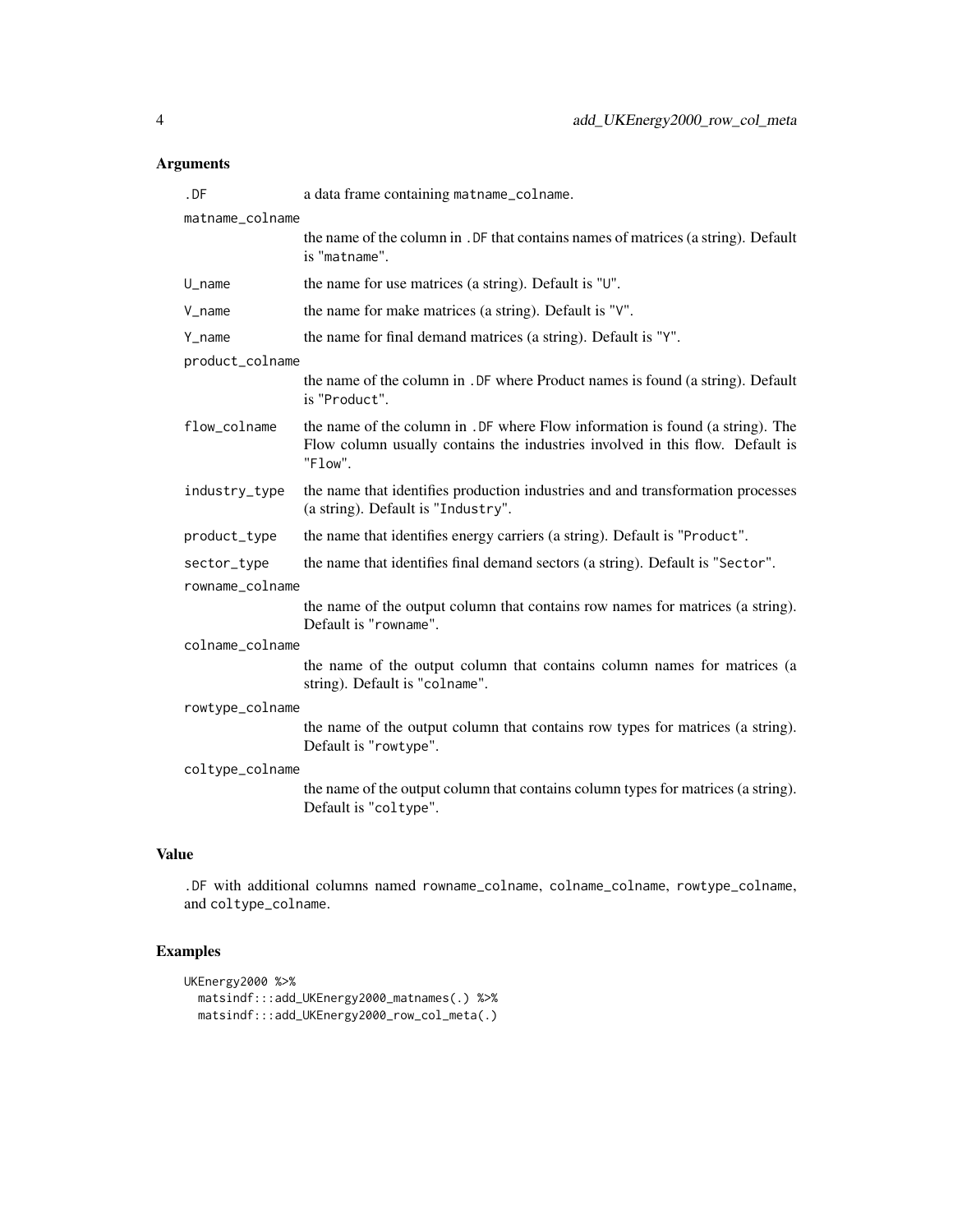<span id="page-4-0"></span>collapse\_to\_matrices *Collapse a "tidy" data frame to matrices in a data frame* matsindf*)*

#### **Description**

A "tidy" data frame contains information that can be collapsed into matrices, including columns for matrix names, row names, column names, row types, column types, and values (entries in matrices). These column names are specified as strings by the matnames, rownames, colnames, rowtypes, coltypes, and values arguments to collapse\_to\_matrices(), respectively. A matsindf-style matrix has named rows and columns. In addition, matsindf-style matrices have "types" for row and column information, such as "Commodities", "Industries", "Products", or "Machines". The row and column types for the matsindf-style matrices are stored as attributes on the matrix (rowtype and coltype), which can be accessed with the functions matsbyname::rowtype() and matsbyname::coltype(). Row and column types are both respected and propagated by the various \*\_byname functions of the matsbyname package. Use the \*\_byname functions when you do operations on the matsindf-style matrices. The matsindf-style matrices will be stored in a column with same name as the incoming values column. This function is similar to tidyr::nest(), which stores data frames into a cell of a data frame. With collapse\_to\_matrices, matrices are created. This function respects groups, like dplyr::summarise(). (In fact, calls to this function may not work properly unless grouping is provided. Errors of the form "Error: Duplicate identifiers for rows ..." are usually fixed by grouping . DF prior to calling this function.) The usual approach is to  $dplyr::group_by()$  the matnames column and any other columns to be preserved in the output. Note that execution is halted if any of rownames, colnames, rowtypes, coltypes, or values is a grouping variable in .DF. rowtypes and coltypes should be the same for all rows of the same matrix in .DF; execution is halted if that is not the case. tidyr::pivot\_wider()ing the output by matnames may be necessary before calculations are done on the collapsed matrices. See the example.

# Usage

```
collapse_to_matrices(
  .DF,
  matnames = "matnames",
 matvals = "matvals",
  rownames = "rownames",
  colnames = "colnames",
  rowtypes = if ("rowtypes" %in% names(.DF)) "rowtypes" else NULL,
  coltypes = if ("coltypes" %in% names(.DF)) "coltypes" else NULL
)
```
#### Arguments

| .DF      | the "tidy" data frame                                                                                                                                               |
|----------|---------------------------------------------------------------------------------------------------------------------------------------------------------------------|
| matnames | A string identifying the column in . DF containing matrix names for matrices to<br>be created. Default is "matnames".                                               |
| matvals  | A string identifying the column in . DF containing values to be inserted into the<br>matrices to be created. This will also be the name of the column in the output |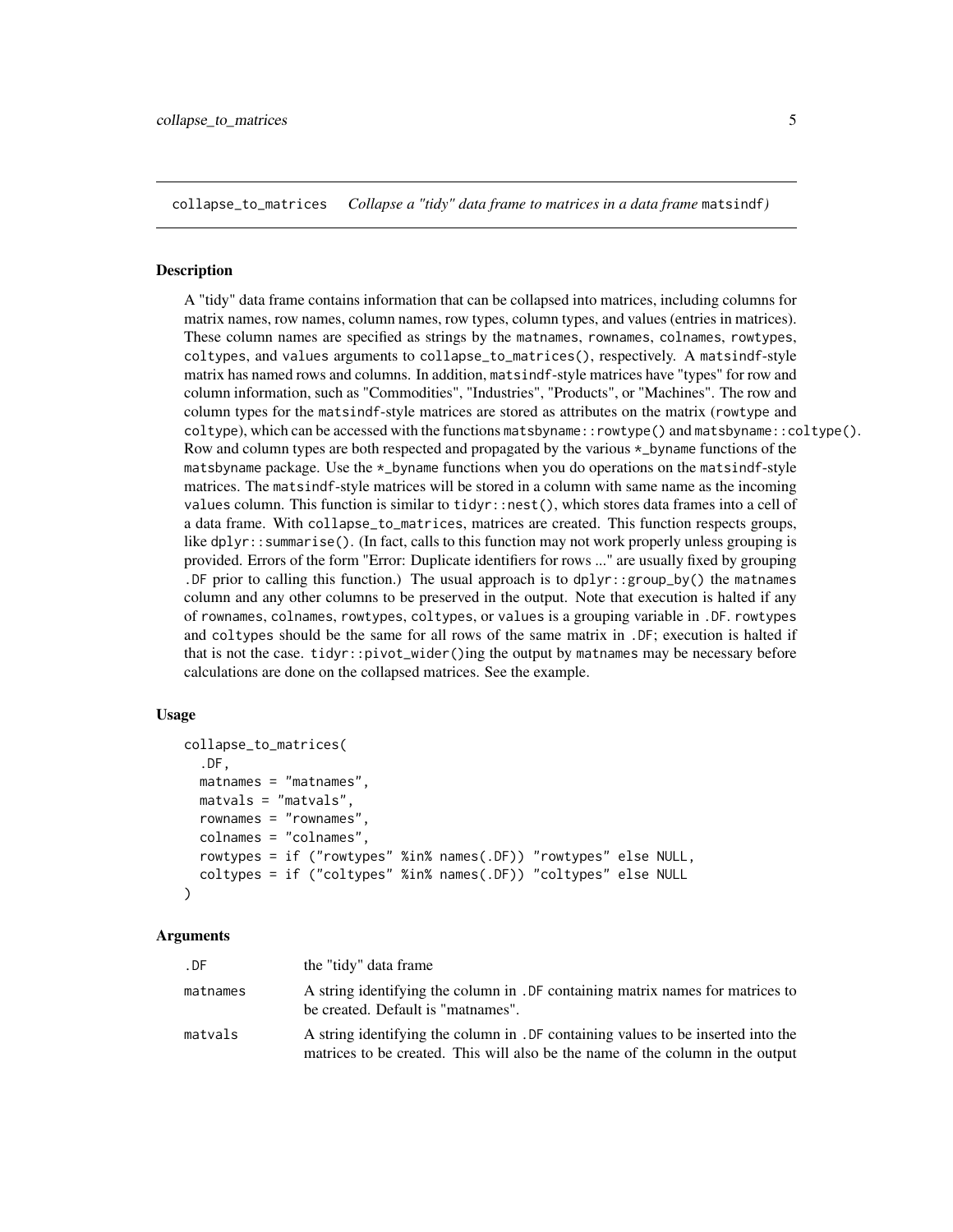|          | containing matrices formed from the data in the matvals column. Default is<br>"matvals".                                                                                                                                                                                              |
|----------|---------------------------------------------------------------------------------------------------------------------------------------------------------------------------------------------------------------------------------------------------------------------------------------|
| rownames | A string identifying the column in . DF containing row names for matrices to be<br>created. Default is "rownames".                                                                                                                                                                    |
| colnames | A string identifying the column in . DF containing column names for matrices to<br>be created. Default is "colnames".                                                                                                                                                                 |
| rowtypes | An optional string identifying the column in . DF containing the type of val-<br>ues in rows of the matrices to be created. Default is if ("rowtypes" %in%<br>names(.DF)) "rowtypes" else NULL, so that failure to set the rowtypes argu-<br>ment will give NULL, as appropriate.     |
| coltypes | An optional string identifying the column in . DF containing the type of val-<br>ues in columns of the matrices to be created Default is if ("coltypes" % in %<br>names(.DF)) "rowtypes" else NULL, so that failure to set the coltypes argu-<br>ment will give NULL, as appropriate. |

# Details

Groups are not preserved on output.

# Value

A data frame with matrices in the matvals column.

# See Also

tidyr::nest() and dplyr::summarise().

```
library(dplyr)
library(tidyr)
library(tibble)
ptype <- "Products"
itype <- "Industries"
tidy <- data.frame(Country = c( "GH", "GH", "GH", "GH", "GH", "GH", "GH",
                               "US", "US", "US", "US", "GH", "US"),
                 Year = c( 1971, 1971, 1971, 1971, 1971, 1971, 1971,
                               1980, 1980, 1980, 1980, 1971, 1980),
                 matrix = c( "U", "U", "E", "E", "E", "V", "V",<br>"U", "U", "E", "E", "eta", "eta"),
                                      "U", "U", "E", "E", "eta", "eta"),
                 row = c( "c 1", "c 2", "c 1", "c 2", "c 2", "i 1", "i 2",
                              "c 1", "c 1", "c 1", "c 2", NA, NA),
                 col = c( "i 1", "i 2", "i 1", "i 2", "i 3", "c 1", "c 2",
                              "i 1", "i 2", "i 1", "i 2", NA, NA),
                 rowtypes = c( ptype, ptype, ptype, ptype, ptype, itype, itype,
                               ptype, ptype, ptype, ptype, NA, NA),
                 coltypes = c( itype, itype, itype, itype, itype, ptype, ptype,
                               itype, itype, itype, itype, NA, NA),
                 vals = c( 11, 22, 11, 22, 23, 11, 22,
                               11 , 12 , 11 , 22, 0.2, 0.3)
```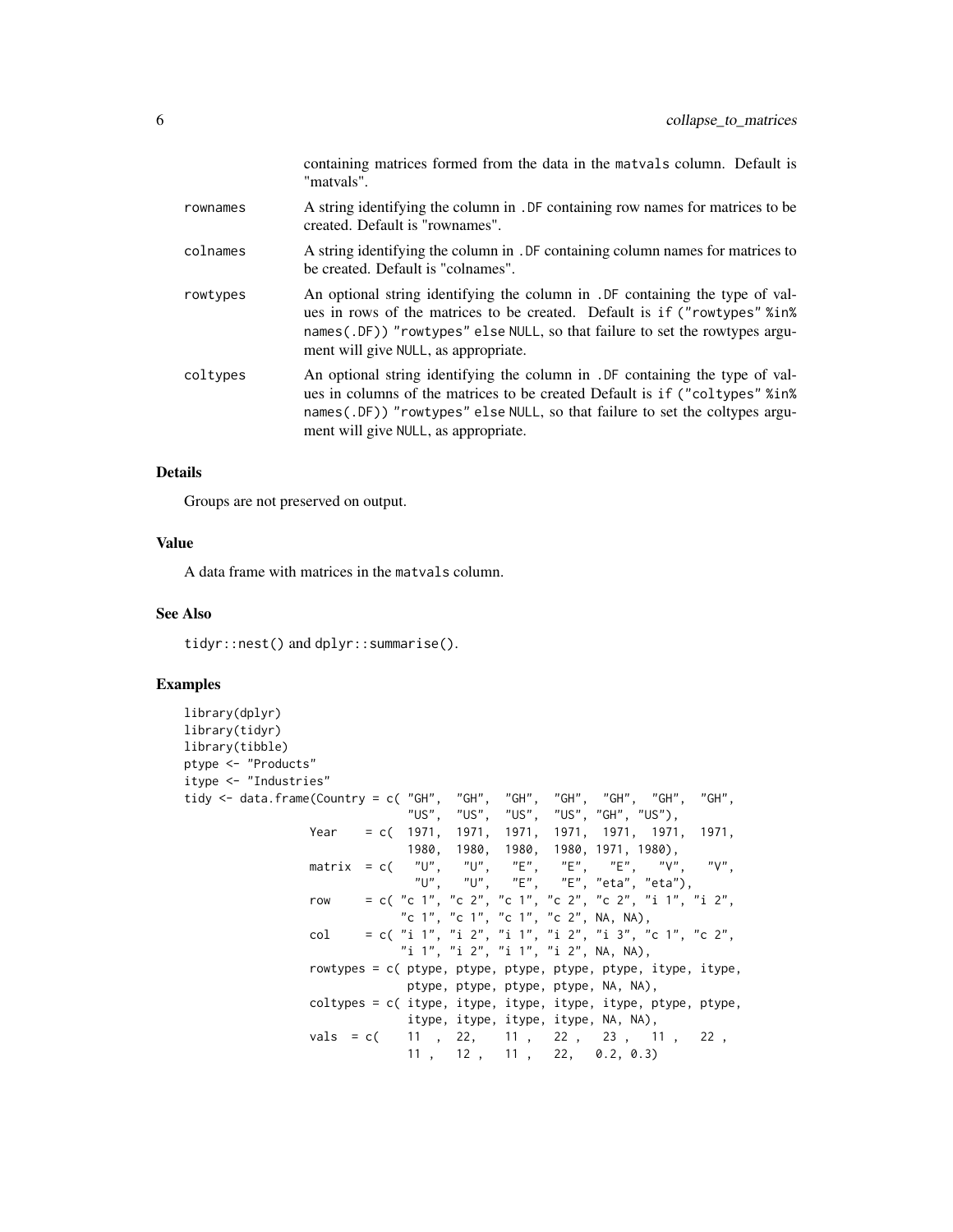# <span id="page-6-0"></span>df\_to\_msg 7

```
) %>% group_by(Country, Year, matrix)
mats <- collapse_to_matrices(tidy, matnames = "matrix", matvals = "vals",
                             rownames = "row", colnames = "col",
                             rowtypes = "rowtypes", coltypes = "coltypes")
mats %>% pivot_wider(names_from = matrix, values_from = vals)
```
df\_to\_msg *Create a message from a data frame*

# Description

This function is especially helpful for cases when a data frame of missing or unset values is at hand. Trim unneeded columns, then call this function to create a string with rows separated by semicolons and entries separated by commas.

#### Usage

df\_to\_msg(df)

# Arguments

df The data frame to be converted to a message

# Value

A string with rows separated by semicolons and entries separated by commas.

# Examples

```
data.frame(a = c(1, 2, 3), b = c("a", "b", "c")) %>%
  df_to_msg()
```
everything\_except *Get symbols for all columns except ...*

#### Description

This convenience function performs a set difference between the columns of .DF and the variable names (or symbols) given in ....

```
everything_except(.DF, ..., .symbols = TRUE)
```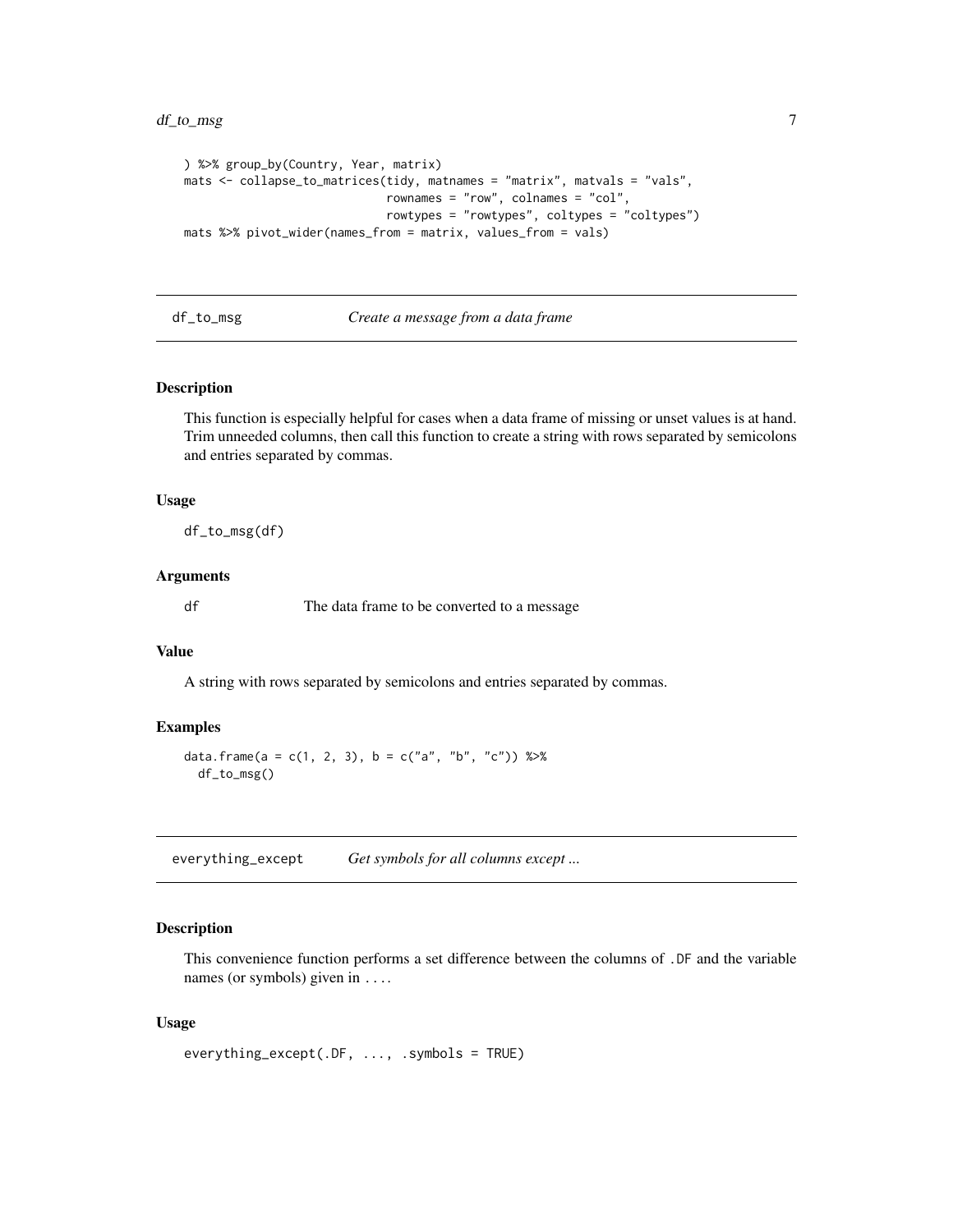<span id="page-7-0"></span>

| . DF                    | A data frame whose variable names are to be differenced.                                                                       |
|-------------------------|--------------------------------------------------------------------------------------------------------------------------------|
| $\cdot$ $\cdot$ $\cdot$ | A string, strings, vector of strings, or list of strings representing column names<br>to be subtracted from the names of . DF/ |
| .symbols.               | A boolean that defines the return type: TRUE for symbols, FALSE for strings.                                                   |

# Value

A vector of symbols (when .symbols = TRUE) or strings (when symbol = FALSE) containing all variables names except those given in ....

# Examples

```
DF <- data.frame(a = c(1, 2), b = c(3, 4), c = c(5, 6))
everything_except(DF, "a", "b")
everything_except(DF, "a", "b", symbols = FALSE)
everything_except(DF, c("a", "b"))
everything_except(DF, list("a", "b"))
```

| expand_to_tidy | Expand a "tidy" data frame with matsindf-style matrices to a "tidy" |
|----------------|---------------------------------------------------------------------|
|                | data frame with each matrix entry as an observation                 |

# Description

A data frame with matsindf-style matrices contains matrices with names matnames in the column specified by matvals). An IO-style matrix has named rows and columns. In addition, matsindfstyle matrices have "types" for row and column information, such as "Commodities", "Industries", "Products", or "Machines".

```
expand_to_tidy(
  .DF,
  matnames = "matnames",
  matvals = "matvals",
  rownames = "rownames",
  colnames = "colnames",
  rowtypes = "rowtypes",
  coltypes = "coltypes",
  drop = NA)
```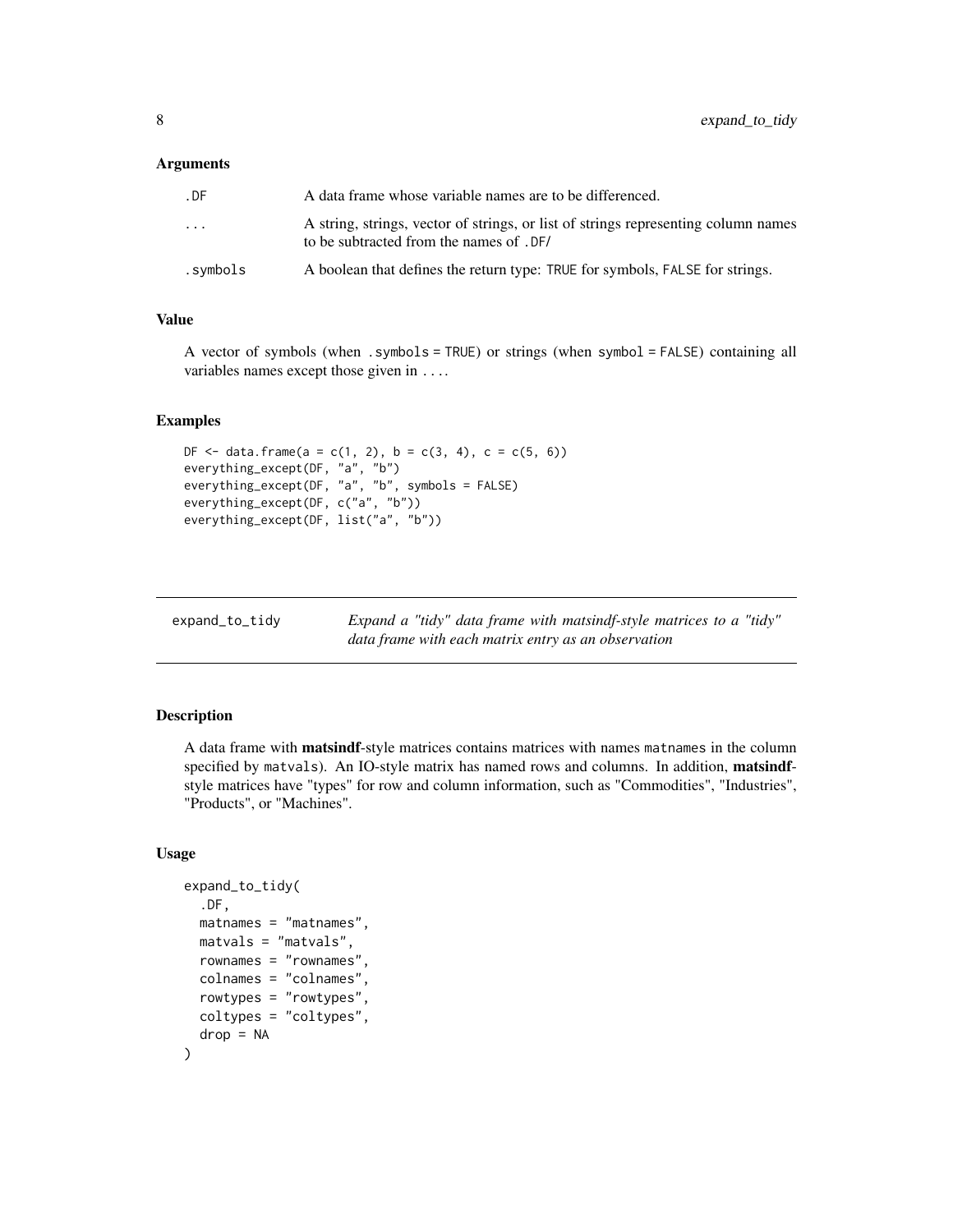| .DF      | the data frame containing <b>matsindf</b> -style matrices. (.DF may also be a named<br>list of matrices, in which case names of the matrices are taken from the names<br>of items in the list and list items are expected to be matrices.) |
|----------|--------------------------------------------------------------------------------------------------------------------------------------------------------------------------------------------------------------------------------------------|
| matnames | name of the column in . DF containing matrix names (a string). Default is<br>"matnames".                                                                                                                                                   |
| matvals  | name of the column in . DF containing IO-style matrices or constants (a string),<br>This will also be the name of the column containing matrix entries in the output<br>data frame. Default is "matvals".                                  |
| rownames | name for the output column of row names (a string). Default is "rownames".                                                                                                                                                                 |
| colnames | name for the output column of column names (a string). Default is "colnames".                                                                                                                                                              |
| rowtypes | optional name for the output column of row types (a string). Default is "rowtypes".                                                                                                                                                        |
| coltypes | optional name for the output column of column types (a string) Default is "coltypes".                                                                                                                                                      |
| drop     | if specified, the value to be dropped from output, For example, $drop = 0$ will<br>cause 0 entries in the matrices to be deleted from output. If NA, no values are<br>dropped from output. Default is NA.                                  |

# Details

Names for output columns are specified in the rownames, colnames, rowtypes, and coltypes, arguments. The entries of the matsindf-style matrices are stored in an output column named values.

# Value

a tidy data frame containing expanded matsindf-style matrices

```
library(dplyr)
library(matsbyname)
ptype <- "Products"
itype <- "Industries"
tidy <- data.frame(Country = c( "GH", "GH", "GH", "GH", "GH", "GH", "GH",
                                        "US", "US", "US", "US", "GH", "US"),
                  Year = c( 1971, 1971, 1971, 1971, 1971, 1971, 1971,
                                 1980, 1980, 1980, 1980, 1971, 1980),
                  matrix = c( "U", "U", "Y", "Y", "Y", "V", "V",
                                  "U", "U", "Y", "Y", "eta", "eta"),
                  row = c( "c1", "c2", "c1", "c2", "c2", "i1", "i2",<br>"c1", "c1", "c1", "c2", NA, NA),
                            "c1", "c1", "c1", "c2", NA, NA),<br>= c( "i1", "i2", "i1", "i2", "i3",
                  col = c( "i1", "i2", "i1", "i2", "i3", "c1", "c2",<br>"i1", "i2", "i1", "i2", NA, NA),
                                                       "i2", NA, NA),
                  rowtypes = c( ptype, ptype, ptype, ptype, ptype, itype, itype,
                                 ptype, ptype, ptype, ptype, NA, NA),
                  coltypes = c(itype, itype, itype, itype, itype, ptype, ptype,
                                itype, itype, itype, itype, NA, NA),
                  vals = c( 11, 22, 11, 22, 23, 11, 22,
                                11 , 12 , 11 , 22, 0.2, 0.3)) %>%
```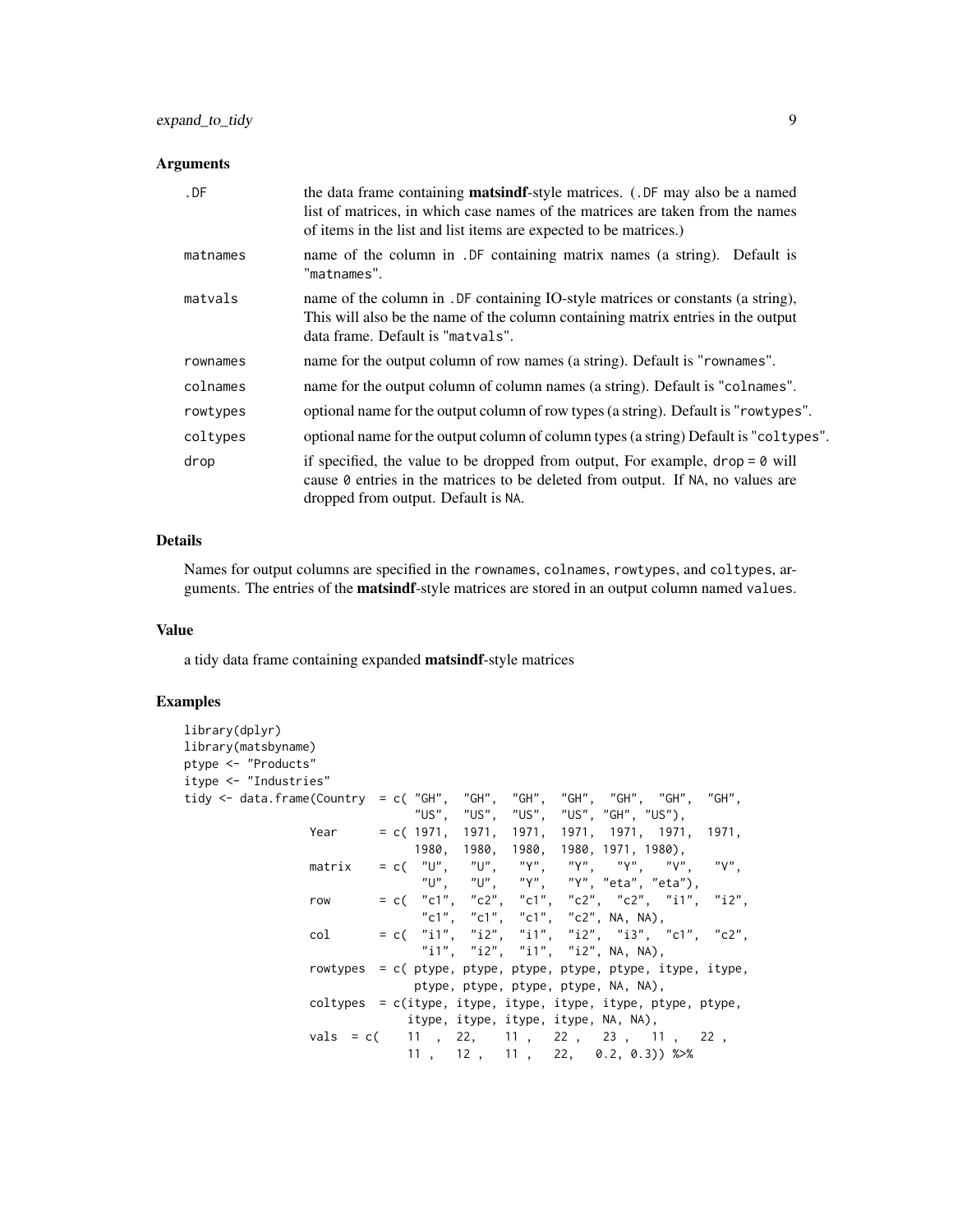```
group_by(Country, Year, matrix)
mats <- collapse_to_matrices(tidy, matnames = "matrix", rownames = "row", colnames = "col",
                             rowtypes = "rowtypes", coltypes = "coltypes",
                             matvals = "vals") %>%
  ungroup()
expand_to_tidy(mats, matnames = "matrix", matvals = "vals",
                     rownames = "rows", colnames = "cols",
                     rowtypes = "rt", coltypes = "ct")
expand_to_tidy(mats, matnames = "matrix", matvals = "vals",
                     rownames = "rows", colnames = "cols",
                     rowtypes = "rt", coltypes = "ct", drop = \emptyset)
```

```
group_by_everything_except
```
*Group by all variables except some*

## Description

This is a convenience function that allows grouping of a data frame by all variables (columns) except those variables specified in ....

#### Usage

```
group_by_everything_except(.DF, ..., .add = FALSE, .drop = FALSE)
```
# Arguments

| . DF     | A data frame to be grouped.                                                                                                             |
|----------|-----------------------------------------------------------------------------------------------------------------------------------------|
| $\ddots$ | A string, strings, vector of strings, or list of strings representing column names<br>to be excluded from grouping.                     |
| . add    | When .add = FALSE, the default, $dplyr$ : group_by() will override existing<br>groups. To add to the existing groups, use . add = TRUE. |
| .drop    | When . drop = TRUE, empty groups are dropped. Default is FALSE.                                                                         |

#### Value

A grouped version of .DF.

```
library(dplyr)
DF \le data.frame(a = c(1, 2), b = c(3, 4), c = c(5, 6))
group_by_everything_except(DF) %>% group_vars()
group_by_everything_except(DF, NULL) %>% group_vars()
group_by_everything_except(DF, c()) %>% group_vars()
group_by_everything_except(DF, list()) %>% group_vars()
group_by_everything_except(DF, c) %>% group_vars()
group_by_everything_except(DF, "a") %>% group_vars()
```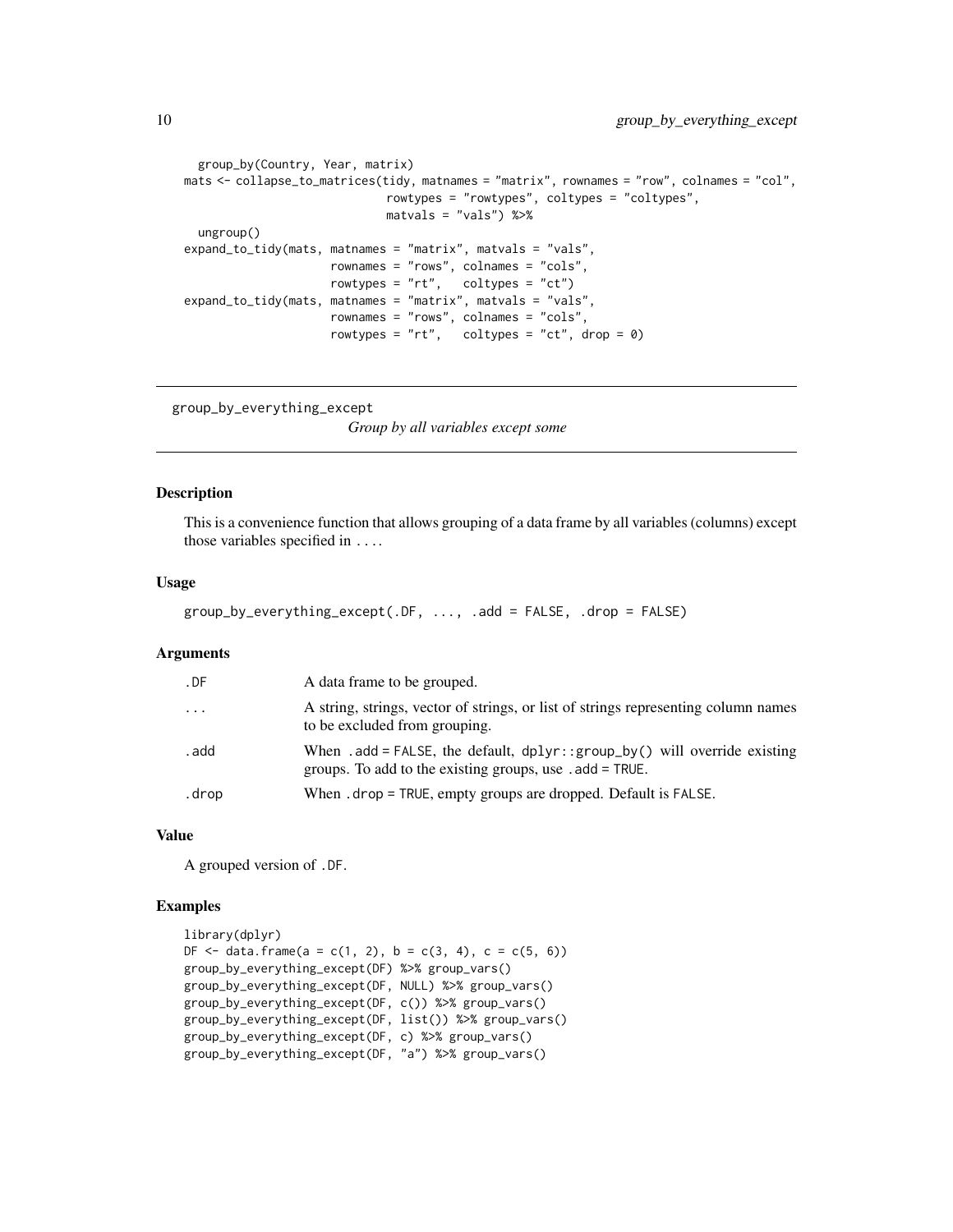```
group_by_everything_except(DF, "c") %>% group_vars()
group_by_everything_except(DF, c("a", "c")) %>% group_vars()
group_by_everything_except(DF, c("a")) %>% group_vars()
group_by_everything_except(DF, list("a")) %>% group_vars()
```
index\_column *Index a column in a data frame by groups relative to an initial year*

# Description

This function indexes (by ratio) variables in vars\_to\_index to the first time in time\_var or to index\_time (if specified). Groups in .DF are both respected and required. Neither var\_to\_index nor time\_var can be in the grouping variables.

### Usage

```
index_column(
  .DF,
  var_to_index,
  time_var = "Year",
  index_time = NULL,
  indexed_var = paste0(var_to_index, suffix),
  suffix = "_indexed"
)
```
# Arguments

| .DF          | the data frame in which the variables are contained                                                                              |
|--------------|----------------------------------------------------------------------------------------------------------------------------------|
| var_to_index | the column name representing the variable to be indexed (a string)                                                               |
| time_var     | the name of the column containing time information. Default is "Year".                                                           |
| index_time   | the time to which data in var_to_index are indexed. If NULL (the default),<br>index_time is set to the first time of each group. |
| indexed var  | the name of the indexed variable. Default is "< <var_to_index>&gt;_&lt;<suffix>&gt;".</suffix></var_to_index>                    |
| suffix       | the suffix to be appended to the indexed variable. Default is "_indexed".                                                        |

#### Details

Note that this function works when the variable to index is a column of numbers or a column of matrices.

# Value

a data frame with same number of rows as .DF and the following columns: grouping variables of .DF, var\_to\_index, time\_var, and one additional column containing indexed var\_to\_index named with the value of indexed\_var.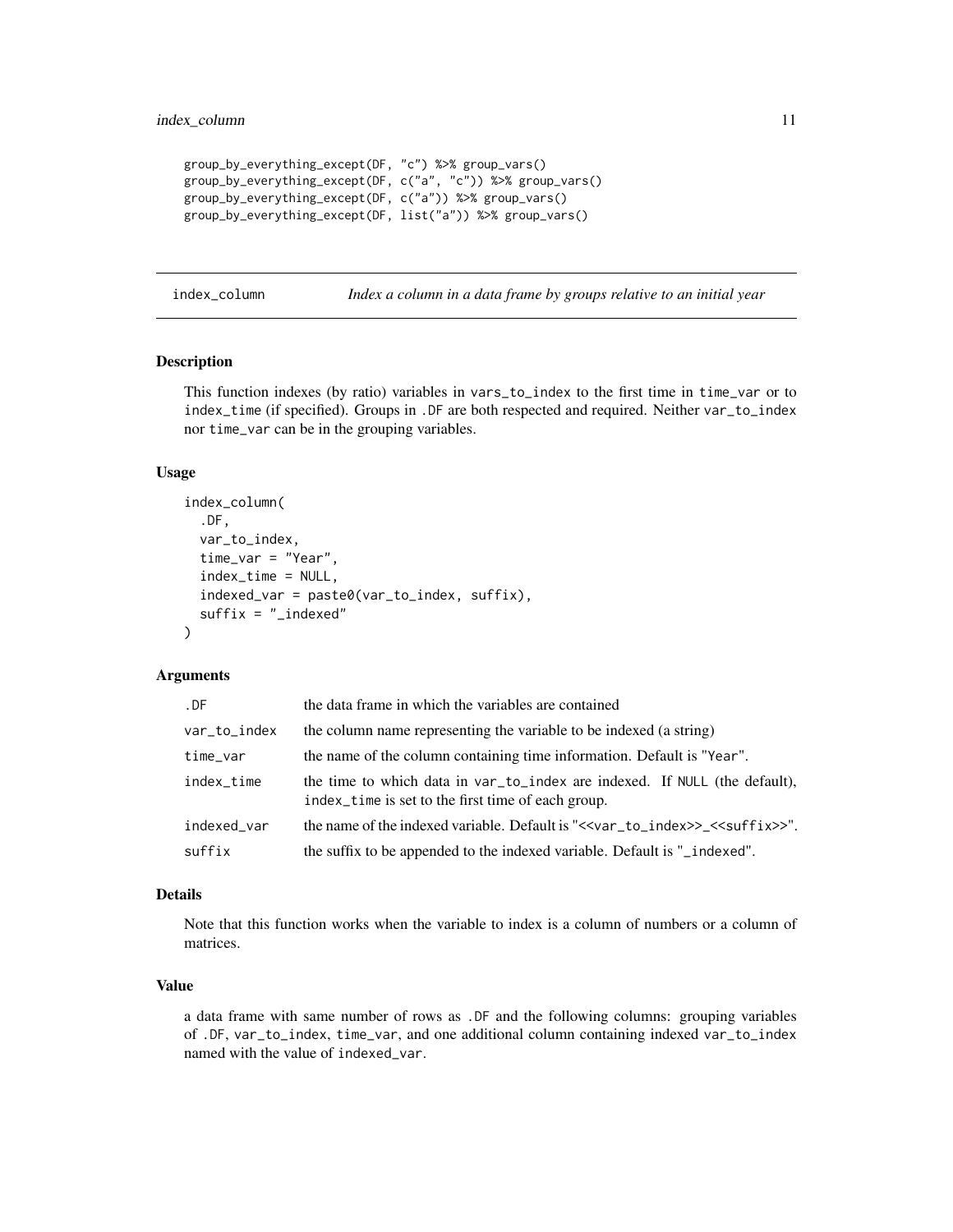# <span id="page-11-0"></span>Examples

```
library(dplyr)
library(tidyr)
DF \le data.frame(Year = c(2000, 2005, 2010), a = c(10, 15, 20), b = c(5, 5.5, 6)) %>%
  gather(key = name, value = var, a, b) %>%
  group_by(name)
index_column(DF, var_to_index = "var", time_var = "Year", suffix = "_ratioed")
index_column(DF, var_to_index = "var", time_var = "Year", indexed_var = "now.indexed")
index_column(DF, var_to_index = "var", time_var = "Year", index_time = 2005,
             indexed_var = "now.indexed")
## Not run:
  DF %>%
   ungroup() %>%
    group_by(name, var) %>%
  index_column(var_to_index = "var", time_var = "Year") # Fails! Do not group on var_to_index.
  DF %>%
   ungroup() %>%
    group_by(name, Year) %>%
   index_column(var_to_index = "var", time_var = "Year") # Fails! Do not group on time_var.
## End(Not run)
```
matsindf\_apply *Apply a function to a* matsindf *data frame (and more)*

# Description

Applies FUN to .dat or performs the calculation specified by FUN on numbers or matrices. FUN must return a named list.

# Usage

 $matsindf_a$ pply(.dat = NULL, FUN, ...)

# Arguments

| .dat                    | a list of named items or a data frame.       |
|-------------------------|----------------------------------------------|
| FUN                     | the function to be applied to .dat.          |
| $\cdot$ $\cdot$ $\cdot$ | named arguments to be passed by name to FUN. |

# Details

If is.null(.dat) and ... are all named numbers or matrices of the form argname = m, ms are passed to FUN by argnames. The return value is a named list provided by FUN. The arguments in ... are not included in the output.

If is.null(.dat) and  $\dots$  are all lists of numbers or matrices of the form argname = 1, FUN is Mapped across the various ls to obtain a list of named lists returned from FUN. The return value is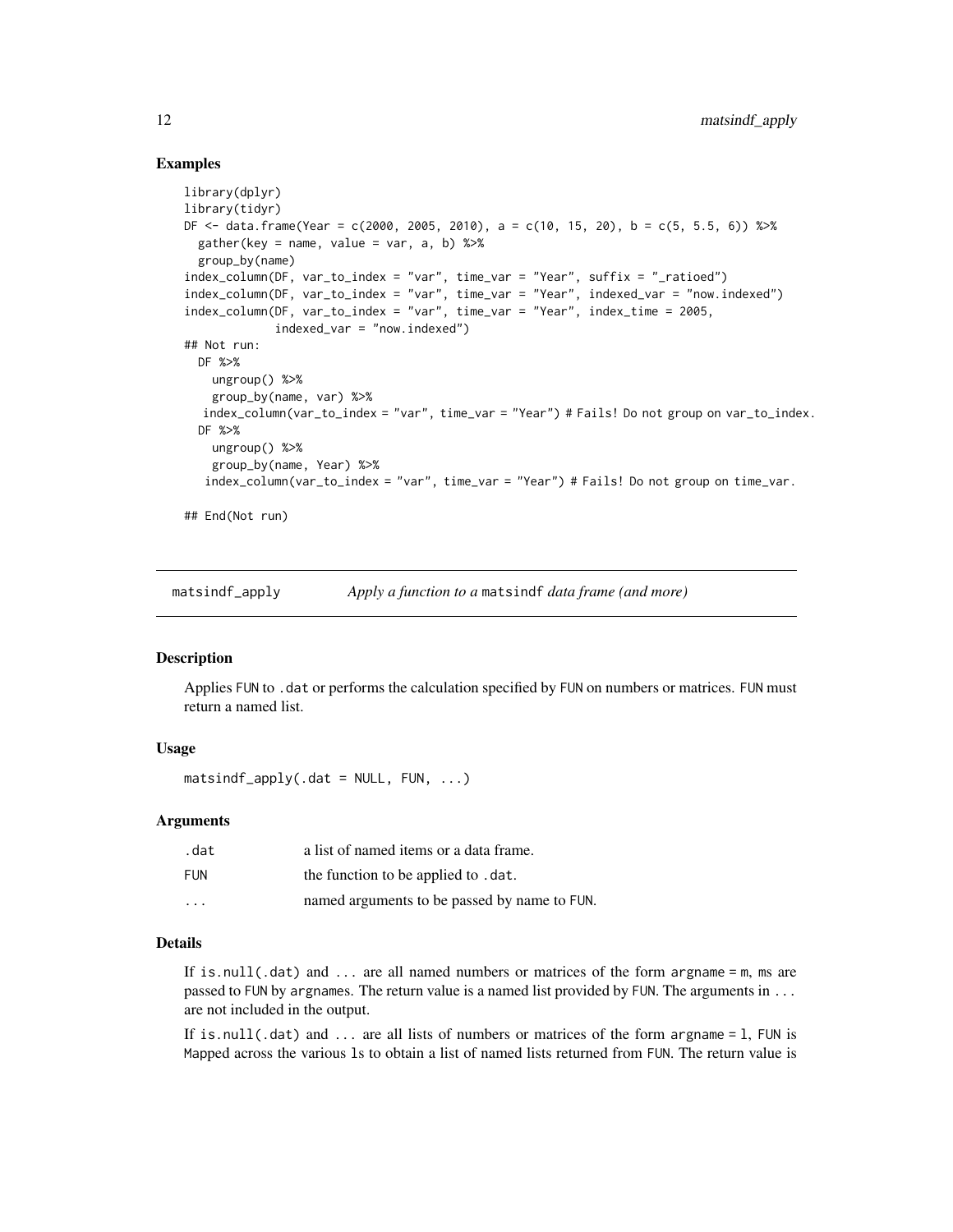matsindf\_apply 13

a data frame whose rows are the top-level lists returned from FUN and whose column names are the names of the list items returned from FUN. Columns of .dat are not included in the return value.

If ! is.  $null(.dat)$  and ... are all named character strings of the form argname = string, argnames are expected to be names of arguments to FUN, and strings are expected to be column names in .dat. The return value is .dat with additional columns (at right) whose names are the names of list items returned from FUN. When .dat contains columns whose names are same as columns added at the right, a warning is emitted.

.dat can be a list of named items in which case a list will be returned.

If items in .dat have same names are arguments to FUN, it is not necessary to specify any arguments in .... matsindf\_apply assumes that the appropriately-named items in .dat are intended to be arguments to FUN. When an item name appears in both ... and .dat, ... takes precedence.

NULL arguments in ... are ignored for the purposes of deciding whether all arguments are numbers, matrices, lists of numbers of matrices, or named character strings. However, all NULL arguments are passed to FUN, so FUN should be able to deal with NULL arguments appropriately.

If .dat is present, ... contains strings, and one of the ... strings is not the name of a column in .dat, FUN is called WITHOUT the argument whose column is missing. I.e., that argument is treated as missing. If FUN works despite the missing argument, execution proceeds. If FUN cannot handle the missing argument, an error will occur in FUN.

### Value

a named list or a data frame. (See details.)

```
library(matsbyname)
example_fun <- function(a, b){
  return(list(c = sum_byname(a, b), d = difference_byname(a, b)))
}
# Single values for arguments
matsindf_apply(FUN = example_fun, a = 2, b = 2)
# Matrices for arguments
a \le -2 \times \text{matrix}(c(1,2,3,4)), nrow = 2, ncol = 2, byrow = TRUE,
              dimnames = list(c("r1", "r2"), c("c1", "c2"))b \le -0.5 * amatsindf_apply(FUN = example_fun, a = a, b = b)
# Single values in lists are treated like columns of a data frame
matsindf_apply(FUN = example_fun, a = list(2, 2), b = list(1, 2))
# Matrices in lists are treated like columns of a data frame
matsindf_apply(FUN = example_fun, a = list(a, a), b = list(b, b))
# Single numbers in a data frame
DF \le data.frame(a = c(4, 4, 5), b = c(4, 4, 4))
matsindf_apply(DF, FUN = example_fun, a = "a", b = "b")# By default, arguments to FUN come from DF
matsindf_apply(DF, FUN = example_fun)
# Now put some matrices in a data frame.
DF2 \leftarrow data.frame(a = I(list(a, a)), b = I(list(b,b)))
matsindf_apply(DF2, FUN = example_fun, a = "a", b = "b")# All arguments to FUN are supplied by named items in .dat
```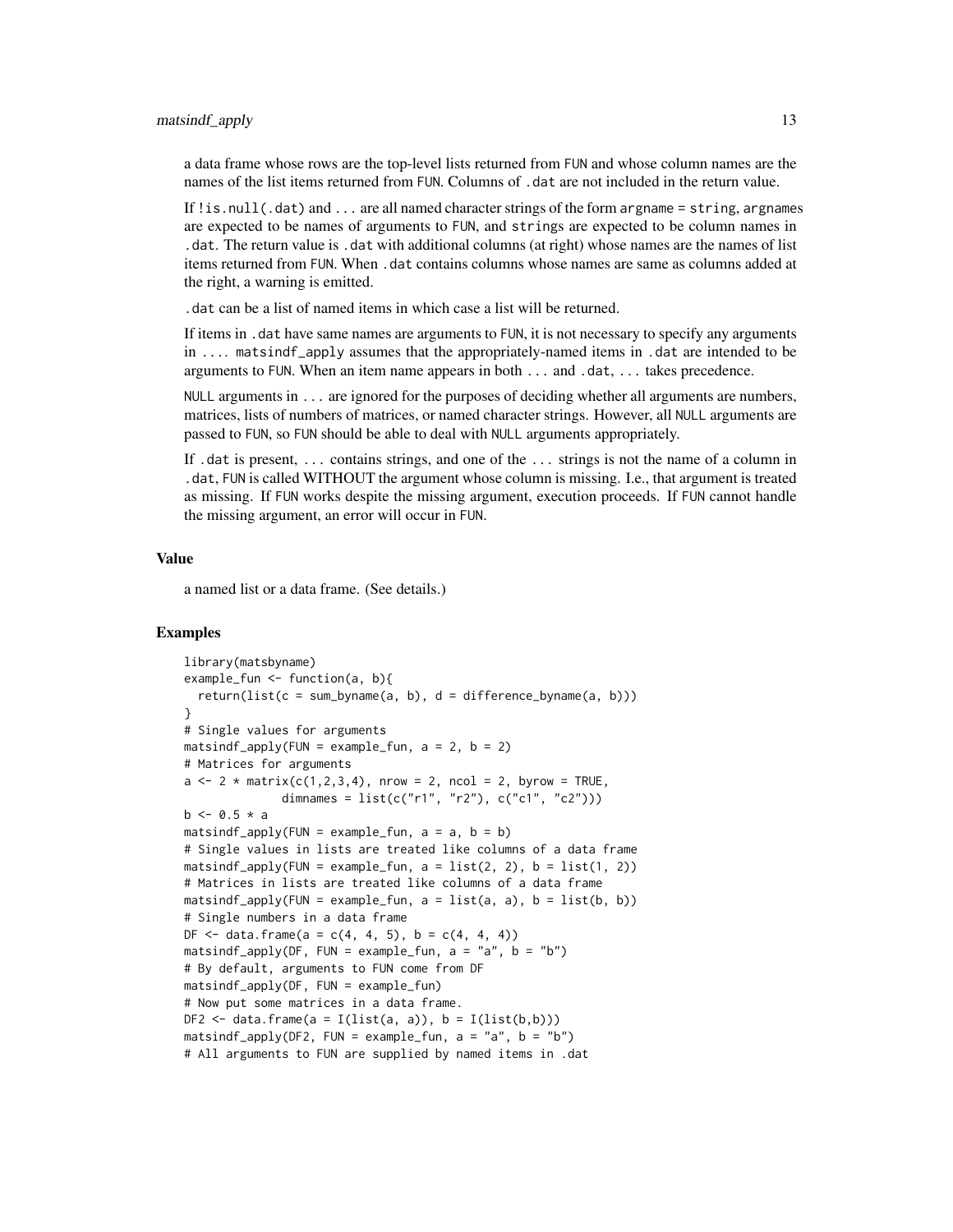```
matsindf_apply(list(a = 1, b = 2), FUN = example_fun)
# All arguments are supplied by named arguments in ..., but mix them up.
# Note that the named arguments override the items in .dat
matsindf_apply(list(a = 1, b = 2, z = 10), FUN = example_fun, a = "z", b = "b")
# Warning is issued when an output item has same name as an input item.
matsindf_apply(list(a = 1, b = 2, c = 10), FUN = example_fun, a = "c", b = "b")
```
matsindf\_apply\_types *Determine types of* ... *argument for matsindf\_apply*

#### **Description**

This is a convenience function that returns a logical list for the types of ... with components named dots\_present, all\_dots\_num, all\_dots\_mats, all\_dots\_list, all\_dots\_vect``, and all\_dots\_char'.

## Usage

```
matsindf_apply_types(...)
```
# Arguments

... the list of arguments to be checked

# Details

When arguments are present in ..., dots\_present is TRUE but FALSE otherwise. When all items in ... are single numbers, all\_dots\_num is TRUE and all other list members are FALSE. When all items in ... are matrices, all\_dots\_mats is TRUE and all other list members are FALSE. When all items in ... are lists, all\_dots\_list is TRUE and all other list members are FALSE. When all items in ... are vectors (including lists), all\_dots\_vect is TRUE. When all items in ... are character strings, all\_dots\_char is TRUE and all other list members are FALSE.

# Value

A logical list with components named dots\_present, all\_dot\_num, all\_dots\_mats, all\_dots\_list, and all\_dots\_char.

```
matsindf<sub>-apply</sub>-types(a = 1, b = 2)
matsindf_apply_types(a = matrix(c(1, 2)), b = matrix(c(2, 3)))
matsindf_apply_types(a = c(1, 2), b = c(3, 4), c = c(5, 6))
matsindf_apply_types(a = list(1, 2), b = list(3, 4), c = list(5, 6))
matsindf_apply_types(a = "a", b = "b", c = "c")
```
<span id="page-13-0"></span>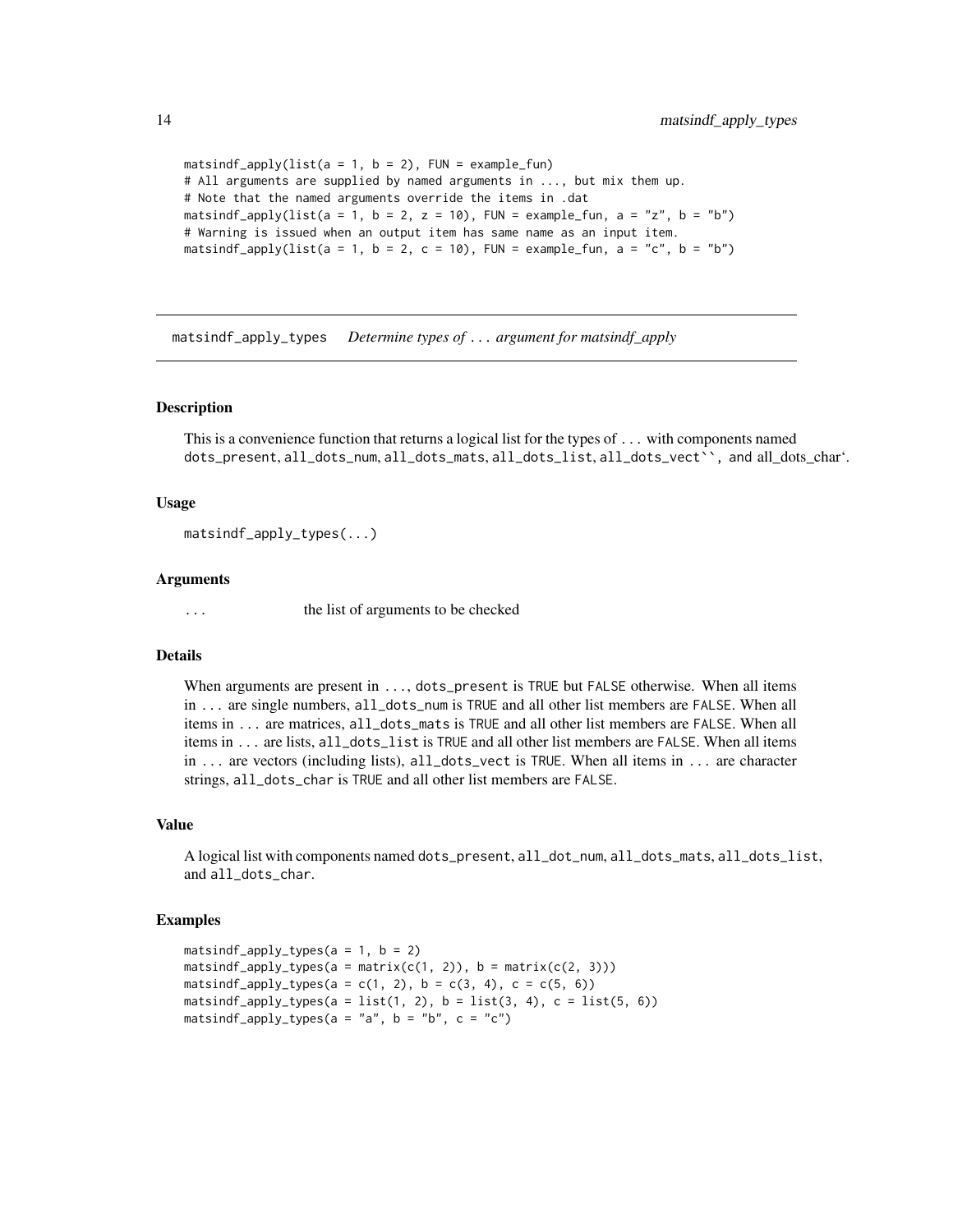<span id="page-14-0"></span>mat\_to\_rowcolval *Convert a matrix to a data frame with rows, columns, and values.*

# Description

This function "expands" a matrix into a tidy data frame with a values column and factors for row names, column names, row types, and column types. Optionally, values can be dropped.

# Usage

```
mat_to_rowcolval(
  .matrix,
 matvals = "matvals",
  rownames = "rownames",
  colnames = "colnames",
  rowtypes = "rowtypes",
  coltypes = "coltypes",
  drop = NA
)
```
# Arguments

| .matrix  | The IO-style matrix to be converted to a data frame with rows, columns, and<br>values.                                                                                                                    |
|----------|-----------------------------------------------------------------------------------------------------------------------------------------------------------------------------------------------------------|
| matvals  | A string for the name of the output column containing values. Default is "mat-<br>vals".                                                                                                                  |
| rownames | A string for the name of the output column containing row names. Default is<br>"rownames".                                                                                                                |
| colnames | A string for the name of the output column containing column names. Default<br>is "colnames".                                                                                                             |
| rowtypes | A string for the name of the output column containing row types. Default is<br>"rowtypes".                                                                                                                |
| coltypes | A string for the name of the output column containing column types. Default is<br>"coltypes".                                                                                                             |
| drop     | If specified, the value to be dropped from output. Default is NA. For example,<br>$drop = 0$ will cause 0 entries in the matrices to be deleted from output. If NA, no<br>values are dropped from output. |

# Value

A data frame with rows, columns, and values.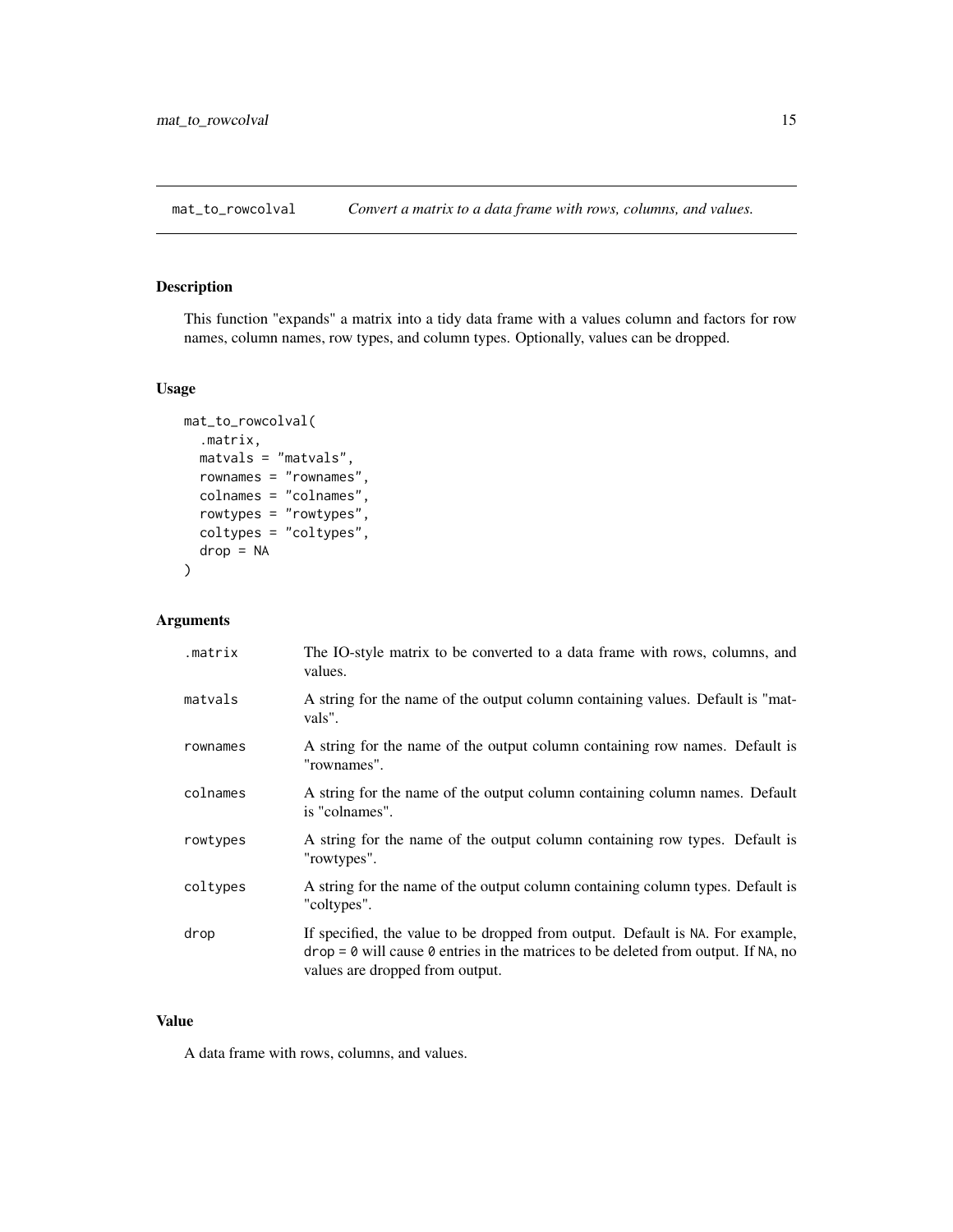# Examples

```
library(matsbyname)
data \leq data.frame(Country = c("GH", "GH", "GH"),
                   rows = c('c1", 'c1", 'c2"),\text{cols} = \text{c}(\text{ "i1", "i2", "i2");}rt = c("Commodities", "Commodities", "Commodities"),
                    ct = c("Industries", "Industries", "Industries"),
                   vals = c( 11 , 12, 22 )data
A \leftarrow data %> %rowcolval_to_mat(rownames = "rows", colnames = "cols",
                   rowtypes = "rt", coltypes = "ct", matvals = "vals")
A
mat_to_rowcolval(A, rownames = "rows", colnames = "cols",
                 rowtypes = "rt", coltypes = "ct", matvals = "vals")
mat_to_rowcolval(A, rownames = "rows", colnames = "cols",
                 rowtypes = "rt", coltypes = "ct", matvals = "vals", drop = \theta)
# This also works for single values
mat_to_rowcolval(2, matvals = "vals",
                 rownames = "rows", colnames = "cols",
                 rowtypes = "rt", coltypes = "ct")
mat_to_rowcolval(0, matvals = "vals",
                 rownames = "rows", colnames = "cols",
                 rowtypes = "rt", coltypes = "ct", drop = \emptyset)
```
rowcolval\_to\_mat *Collapse a tidy data frame into a matrix with named rows and columns*

# Description

Columns not specified in one of rownames, colnames, rowtype, coltype, or values are silently dropped. rowtypes and coltypes are added as attributes to the resulting matrix (via matsbyname::setrowtype() and matsbyname::setcoltype(). The resulting matrix is a (under the hood) a data frame. If both rownames and colnames columns of .DF contain NA, it is assumed that this is a single value, not a matrix, in which case the value in the values column is returned.

```
rowcolval_to_mat(
  .DF,
  matvals = "matvals",
  rownames = "rownames",
  colnames = "colnames",
  rowtypes = "rowtypes",
  coltypes = "coltypes",
  fill = <math>\emptyset</math>)
```
<span id="page-15-0"></span>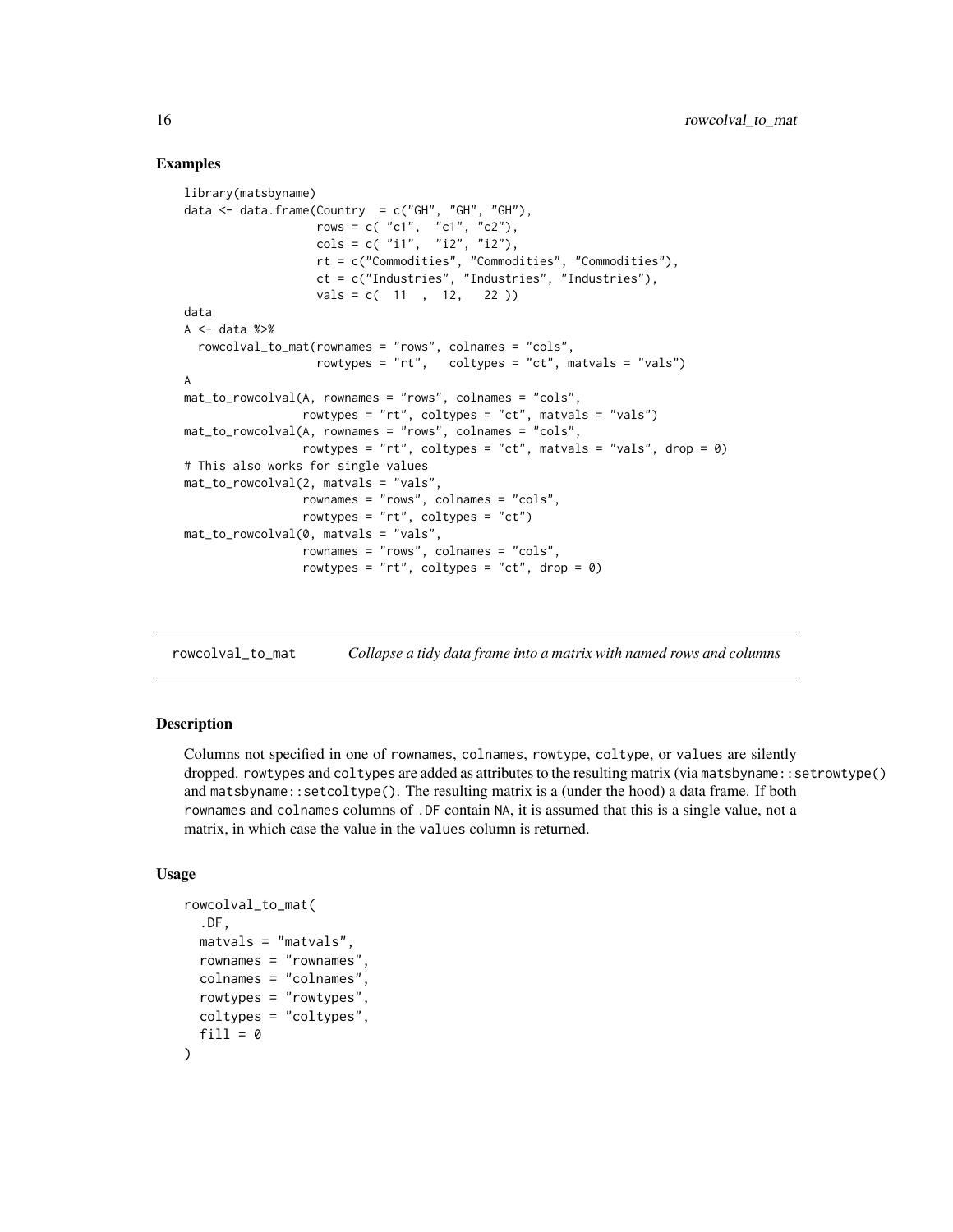| $.$ $DF$ | A tidy data frame containing columns for row names, column names, and values.                                                       |
|----------|-------------------------------------------------------------------------------------------------------------------------------------|
| matvals  | The name of the column in . DF containing values with which to fill the matrix<br>(a string). Default is "matvals".                 |
| rownames | The name of the column in . DF containing row names (a string). Default is<br>"rownames".                                           |
| colnames | The name of the column in . DF containing column names (a string). Default is<br>"colnames".                                        |
| rowtypes | An optional string identifying the types of information found in rows of the<br>matrix to be constructed. Default is "rowtypes".    |
| coltypes | An optional string identifying the types of information found in columns of the<br>matrix to be constructed. Default is "coltypes". |
| fill     | The value for missing entries in the resulting matrix. default is 0.                                                                |

#### Value

A matrix with named rows and columns and, optionally, row and column types.

```
library(matsbyname)
library(dplyr)
data \leq data.frame(Country = c("GH", "GH", "GH"),
                   rows = c( "c 1", "c 1", "c 2"),
                   \text{cols} = c("i 1", "i 2", "i 2"),vals = c( 11 , 12, 22 )A <- rowcolval_to_mat(data, rownames = "rows", colnames = "cols", matvals = "vals")
A
rowtype(A) # NULL, because types not set
coltype(A) # NULL, because types not set
B <- rowcolval_to_mat(data, rownames = "rows", colnames = "cols", matvals = "vals",
                            rowtypes = "Commodities", coltypes = "Industries")
B
C <- data %>% bind_cols(data.frame(rt = c("Commodities", "Commodities", "Commodities"),
                                  ct = c("Industries", "Industries", "Industries"))) %>%
  rowcolval_to_mat(rownames = "rows", colnames = "cols", matvals = "vals",
                   rowtypes = "rt", coltypes = "ct")C
# Also works for single values if both the rownames and colnames columns contain NA
data2 <- data.frame(Country = c("GH"), rows = c(NA), cols = c(NA),
  rowtypes = c(NA), coltypes = c(NA), vals = c(2))
data2 %>% rowcolval_to_mat(rownames = "rows", colnames = "cols", matvals = "vals",
  rowtypes = "rowtypes", coltypes = "coltypes")
data3 <- data.frame(Country = c("GH"), rows = c(NA), cols = c(NA), vals = c(2))
data3 %>% rowcolval_to_mat(rownames = "rows", colnames = "cols", matvals = "vals")
# Fails when rowtypes or coltypes not all same. In data3, column rt is not all same.
data4 <- data %>% bind_cols(data.frame(rt = c("Commodities", "Industries", "Commodities"),
                                      ct = c("Industries", "Industries", "Industries")))
## Not run: rowcolval_to_mat(data4, rownames = "rows", colnames = "cols",
```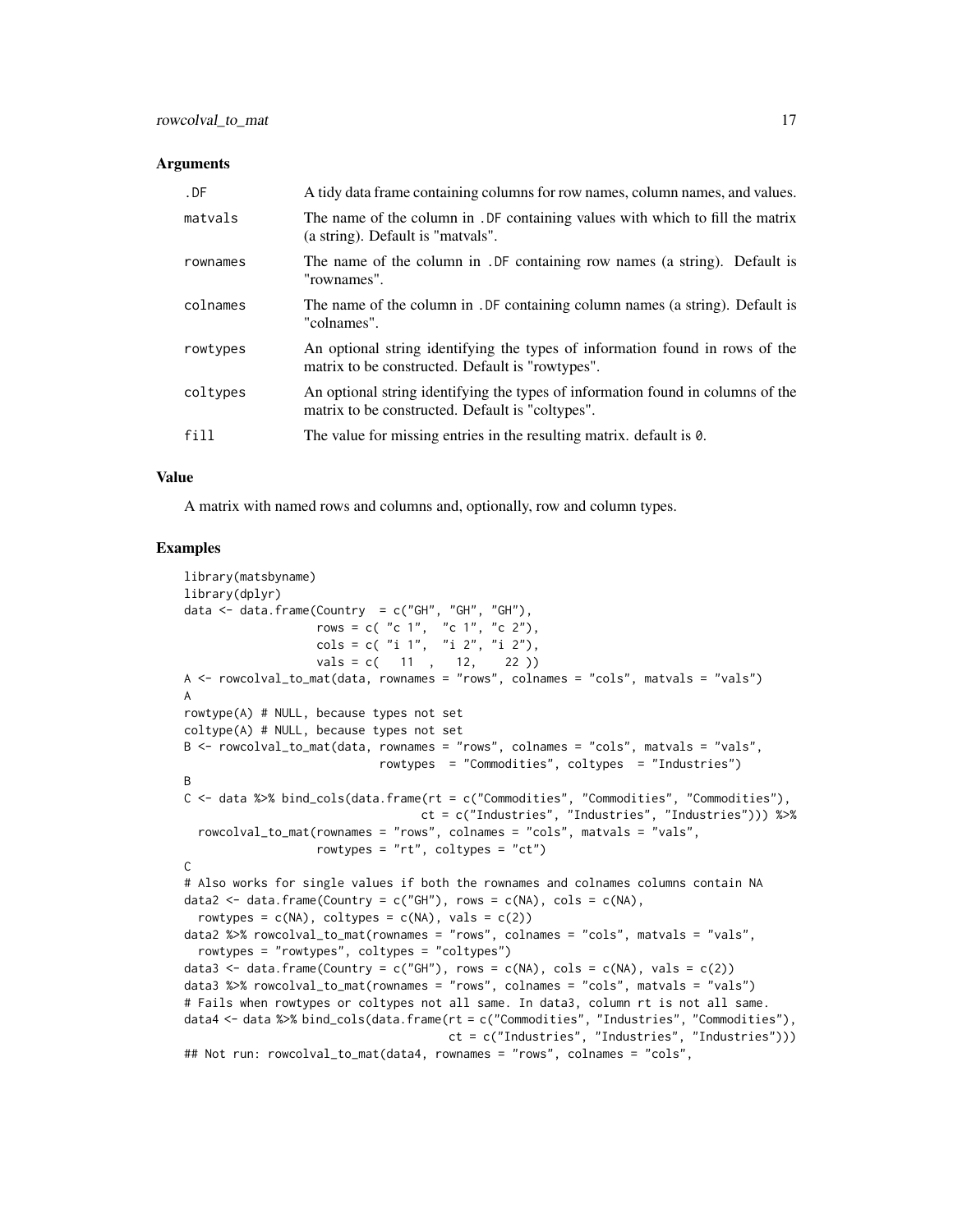```
matvals = "vals", rowtypes = "rt", coltypes = "ct")
```
## End(Not run)

UKEnergy2000 *Energy consumption in the UK in 2000*

# Description

A dataset containing approximations to some of the energy flows in the UK in the year 2000. These data first appeared as the example in Figures 3 and 4 of M.K. Heun, A. Owen, and P.E. Brockway. A physical supply-use table framework for energy analysis on the energy conversion chain. Sustainability Research Institute Paper 111, University of Leeds, School of Earth and Environment, Sustainability Research Institute, Leeds, England, 13 November 2017.

# Usage

UKEnergy2000

# Format

A data frame with 36 rows and 7 variables:

Country country, GB (Great Britain, only one country)

Year year, 2000 (only one year)

Ledger.side Supply or Consumption

Flow.aggregation.point tells where each row should be aggregated

Flow the Industry or Sector involved in this flow

Product the energy product involved in this flow

E.ktoe magnitude of the energy flow in ktoe

#### Source

[http://www.see.leeds.ac.uk/fileadmin/Documents/research/sri/workingpapers/sri-wp](http://www.see.leeds.ac.uk/fileadmin/Documents/research/sri/workingpapers/sri-wp111.pdf)111. [pdf](http://www.see.leeds.ac.uk/fileadmin/Documents/research/sri/workingpapers/sri-wp111.pdf)

<span id="page-17-0"></span>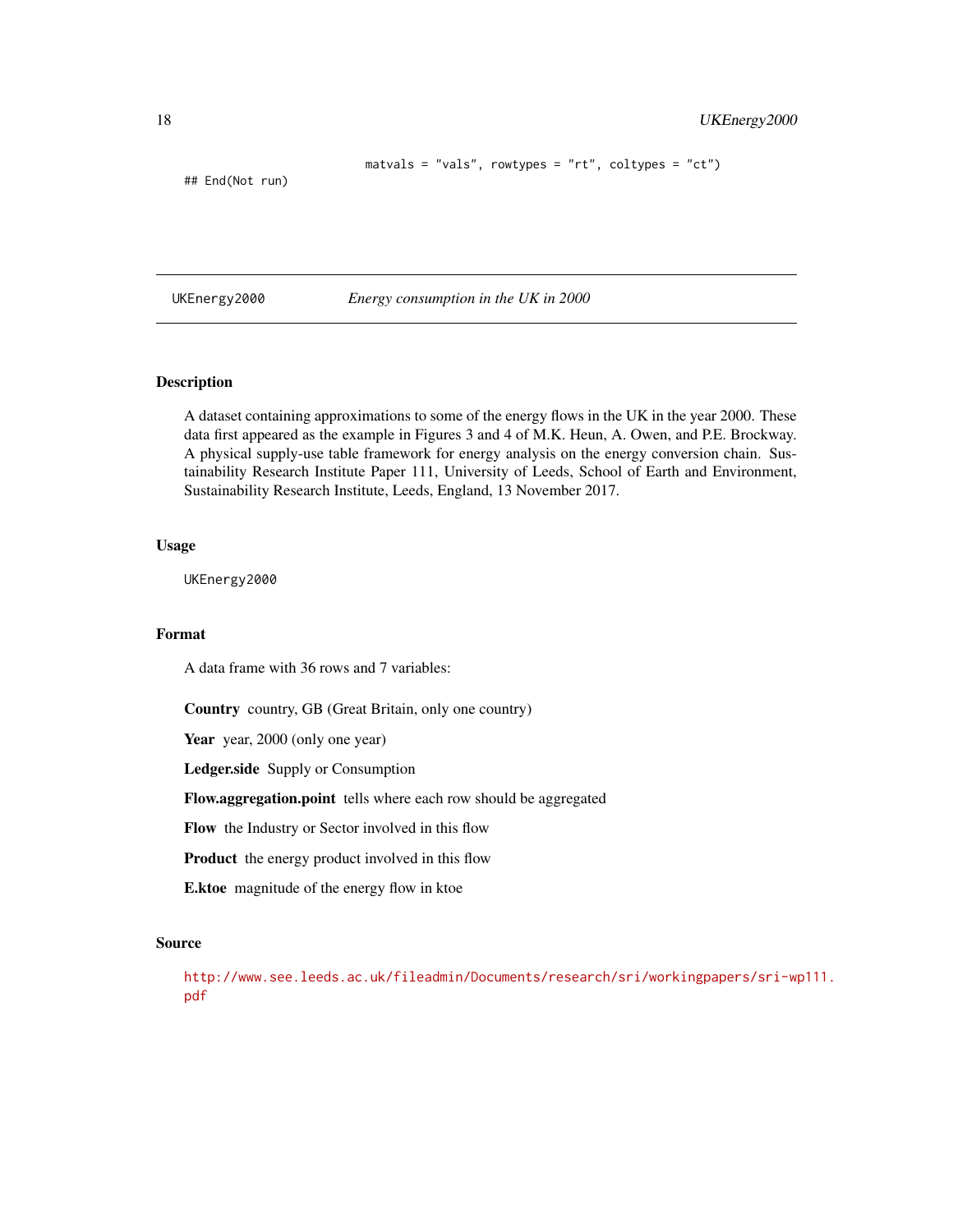<span id="page-18-0"></span>verify\_cols\_missing *Verify that column names in a data frame are not already present*

# Description

In the Recca package, many functions add columns to an existing data frame. If the incoming data frame already contains columns with the names of new columns to be added, a name collision could occur, deleting the existing column of data. This function provides a way to quickly check whether newcols are already present in .DF.

# Usage

verify\_cols\_missing(.DF, newcols)

#### Arguments

| . DF    | the data frame to which newcols are to be added                                                                                                                                        |
|---------|----------------------------------------------------------------------------------------------------------------------------------------------------------------------------------------|
| newcols | a single string, a single name, a vector of strings representing the names of new<br>columns to be added to .DF, or a vector of names of new columns to be added<br>to $\overline{DE}$ |

# Details

This function terminates execution if a column of .DF will be overwritten by one of the newcols.

# Value

NULL. This function should be called for its side effect of checking the validity of the names of newcols to be added to .DF.

```
df \le data.frame(a = c(1,2), b = c(3,4))
verify_cols_missing(df, "d") # Silent. There will be no problem adding column "d".
newcols <- c("c", "d", "a", "b")
## Not run: verify_cols_missing(df, newcols) # Error: a and b are already in df.
```